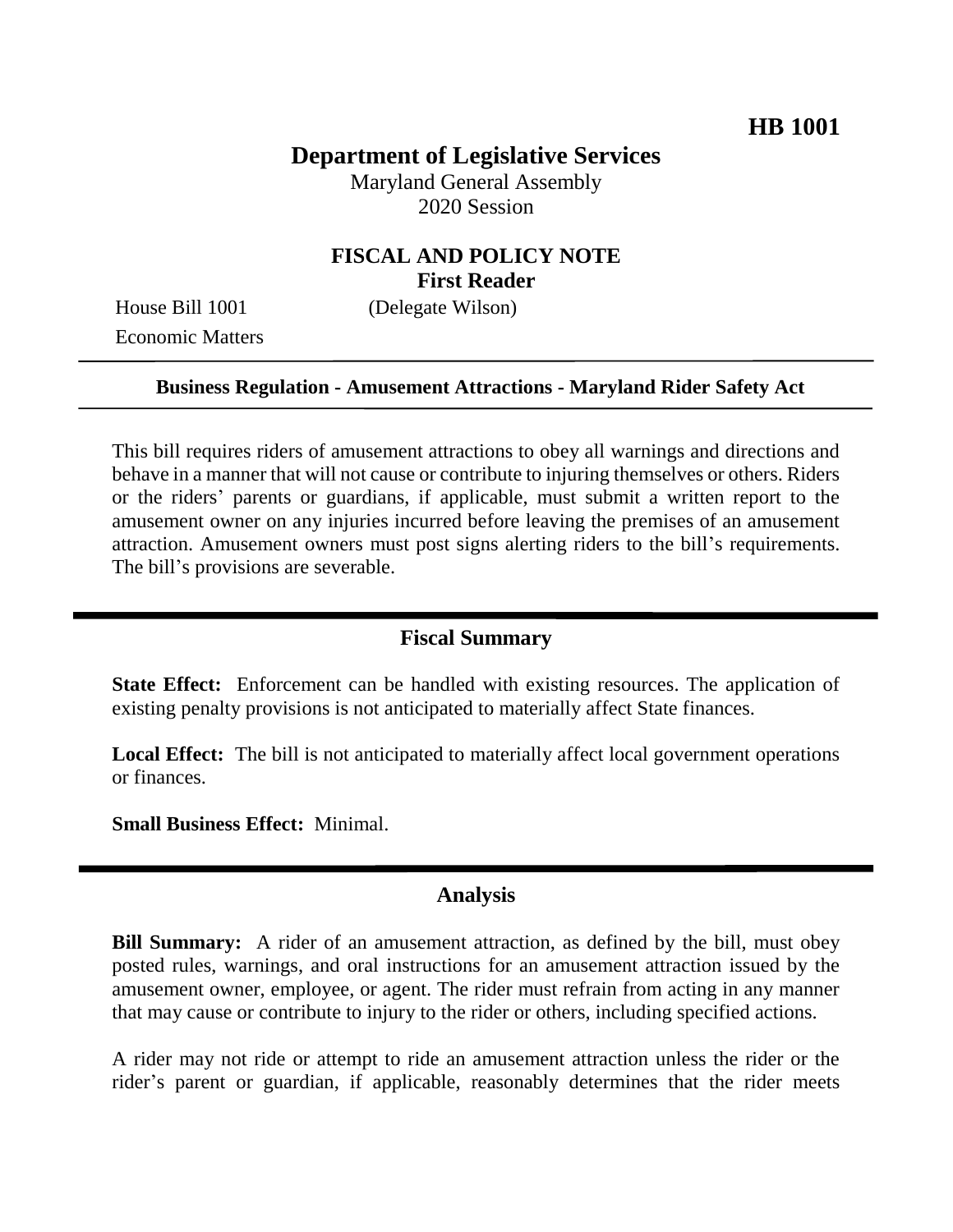specified conditions and is authorized by the amusement owner's employee or agent to get on, use, and get off the amusement attraction. The rider's parent or guardian has a duty to ensure that a rider complies with the Maryland Rider Safety Act.

If a rider or a rider's parent or guardian is unable to submit a written report before leaving the amusement owner's premises due to the severity of the rider's injuries, the rider or the rider's parent or guardian must submit the report as soon as reasonably possible. Failing to report an injury does not limit liability that otherwise exists or bar a civil action for personal injury against an amusement owner.

An amusement owner must prominently post signs in specified areas that say, "State law requires riders to obey all warnings and directions and behave in a manner that will not cause or contribute to injuring themselves or others. Riders must report all injuries before leaving the premises."

**Current Law:** Amusement attractions in the State may not be operated without a certificate of inspection issued by the Commissioner of Labor and Industry. Each amusement attraction at an amusement park must be inspected, at a minimum, annually.

Each amusement owner is required to keep records of and submit periodic reports to the commissioner on injuries to the public that occur during the use of amusement attractions other than injuries that are minor, require only first aid treatment, and do not involve medical treatment or loss of consciousness. Whenever a death or serious physical injury results from an amusement attraction, the amusement attraction must be immediately closed until it has been inspected by the commissioner; the amusement owner must report the incident within 24 hours; and the commissioner must inspect the amusement attraction within 24 hours after receiving notice of the incident.

The commissioner may prohibit the use of an attraction that violates State law or poses a risk to the public. When notified of an accident involving any amusement ride, or on receipt of a complaint that involves such a device, the commissioner must investigate the accident or complaint and inspect the amusement attraction. An amusement owner is required to maintain liability insurance for an injury that arises out of the use of an amusement attraction.

The commissioner is authorized to issue citations to and impose civil penalties against amusement owners for infractions related to operating amusement attractions. Before the commissioner imposes a civil penalty, the commissioner must consider the appropriateness of the penalty in relation to the size of the amusement owner's business, the gravity of the violation, the good faith of the amusement owner, and any previous violations by the amusement owner.